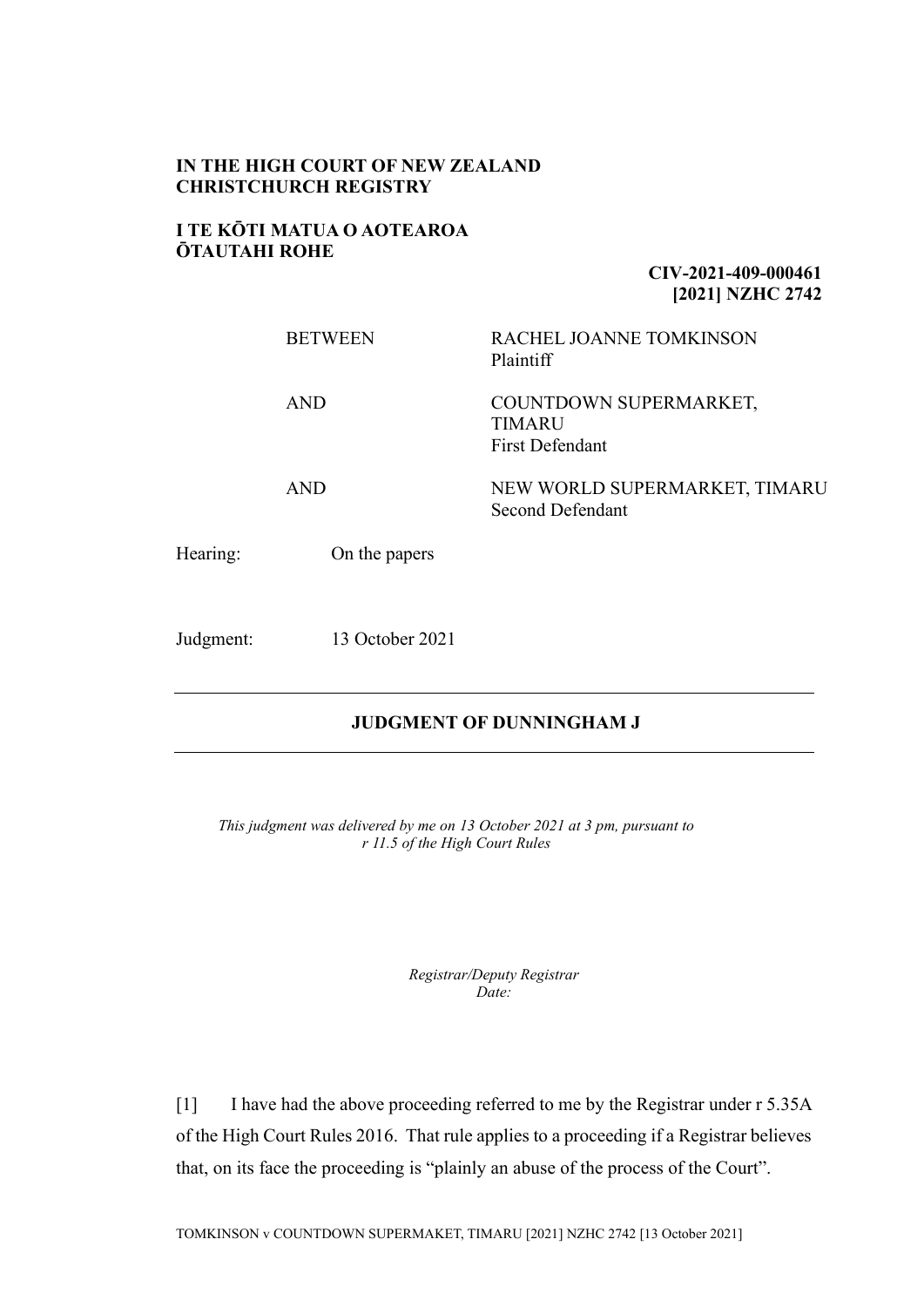[2] Under r 5.35B, on such referral, I may, make a range of orders including (without limitation) an order under r 15.1 that: –

- (a) the proceeding be struck out;
- (b) the proceeding be stayed until further order;
- (c) documents for service be kept by the Court and not served until the stay is lifted;
- (d) no application to lift the stay be heard until the person who filed the proceeding files further documents as specified in the order (for example, an amended statement of claim or particulars of claim).

[3] The Court has an inherent power to strike out a proceeding to prevent misuse of its process. This includes:

- (a) when it would be manifestly unfair to another party that they be required to respond to the case; and
- (b) where "right thinking people" would regard the Court as exercising very poor control of its processes if it were to allow the applicant's document to be regarded as a proper document".<sup>1</sup>

## **Application to the present case**

[4] The documents which have been filed by the plaintiff are a notice of proceeding and statement of claim. They are in proper form. However, the statement of claim simply reads:

1. Plaintiff self-representing for a Judicial Review for 2 trespass notices, from above supermarkets being 2 years each, for a non-compliance of mask mandates COVID 19, re freedom to practice my religious liberties under my Human Rights Act, Law of the Land.

<sup>1</sup> *Mathieson v Slevin* [2018] NZHC 1032, (2018) 25 PRNZ 116 at [6].